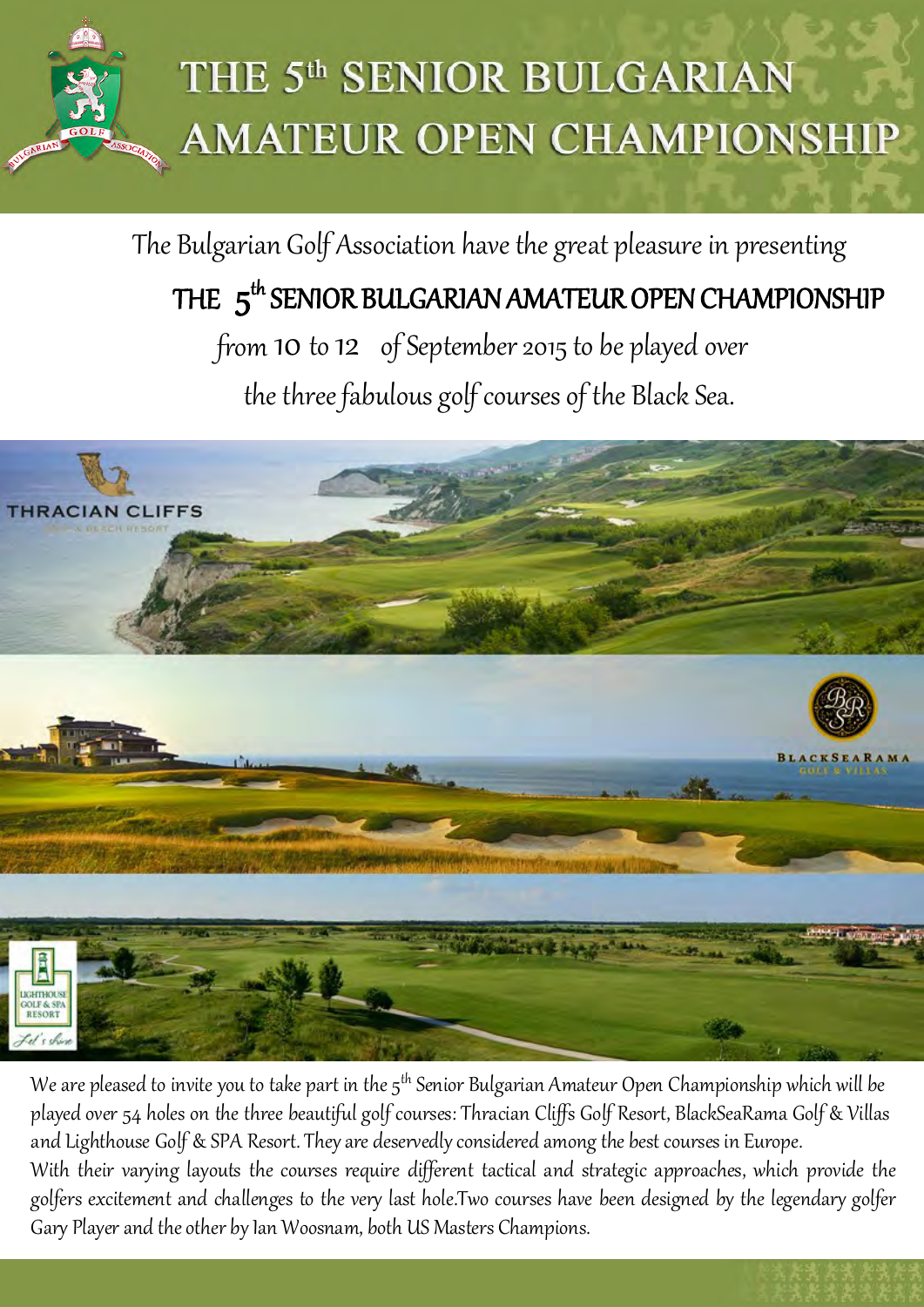

### **THE GOLF COURSES**

The Bulgarian Golf Association would like to present you the three golf pearls at the Black Sea Cost. Every round day from the Bulgarian Open Championship will offer an exciting game on a various signature golf courses that will make your stay an unforgettable experience.



"You will not find a golf course like this anywhere else on the planet." Gary Player

### **Thra[cian Cliffs Golf Resort](mailto:bggolfopen2013@bggolftours.com)**

Thracian Cliffs Golf Resort was the proud host of the Volvo World Matchplay Championship in 2013 and received the prestigious award from the International Association of Golf Tourism Operators (IAGTO) as the Best Golf Resort in Europe for 2014.

Framed by rugged coastal cliffs and the vast blue of the Black Sea, the 18-hole Gary Player designed Signature course at Thracian Cliffs is one of the most dramatic golf courses on earth.

Located on the Marina Village circle the Club House offers golfers a comfortable place to meet, have a casual meal or drink as they begin their adventure on the course and as they return to reminisce of the highlights of the day.The full service Pro Shop is located adjacent to the Club House with a wide range of golf clothing, equipment and golf balls - something every golfer should have plenty of in their bag for this spectacular course.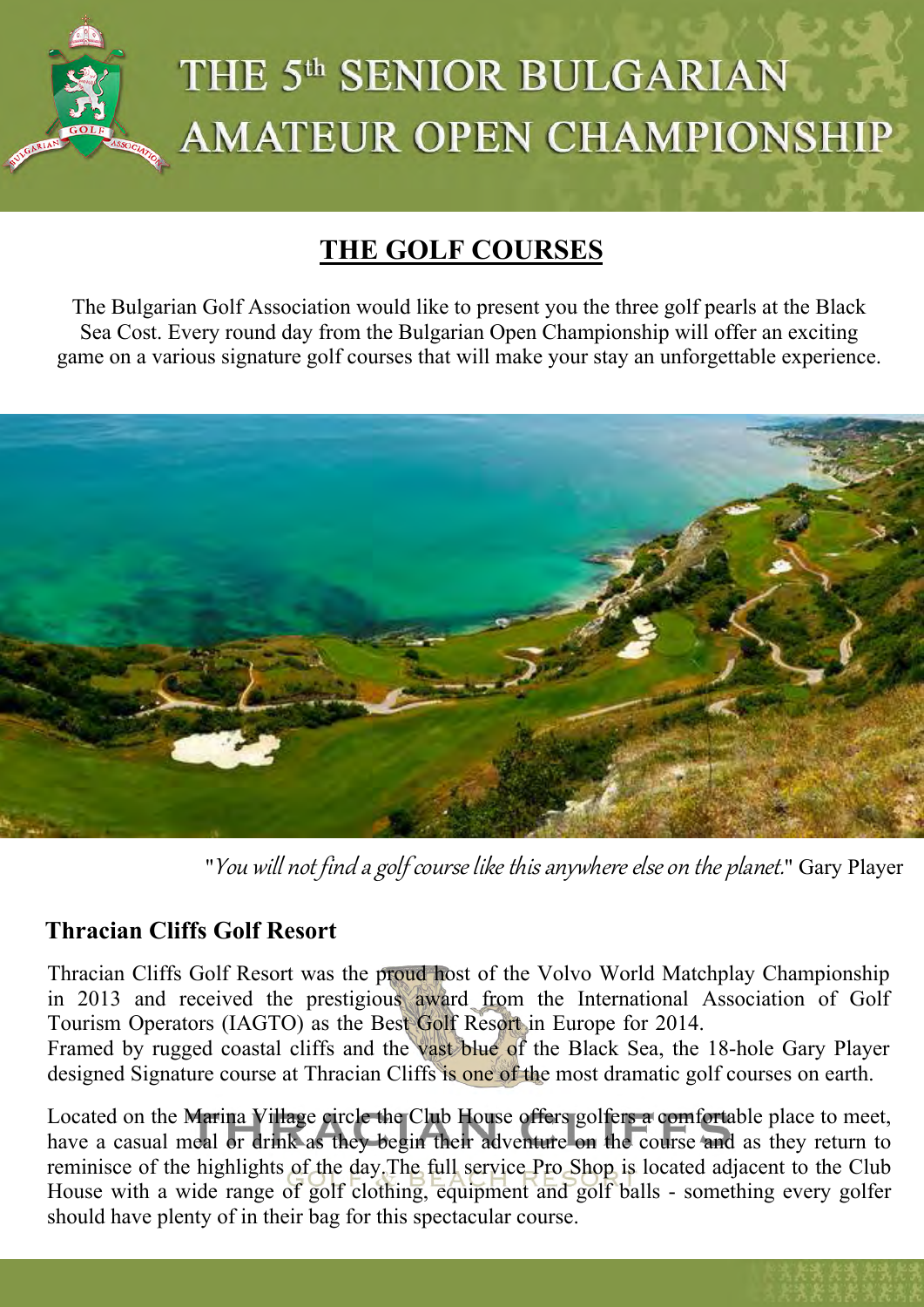



### **BlackSeaRama Golf & Villas**

Endless sea view from the height of 200 meters towards the magnificent and extremely diverse bay from Cape Kaliakra to Cape Galata of the Black Sea - this is BlackSeaRama, the first championship signature golf course in Bulgaria - 18 holes, par 72, length of 6648 meters - and the first completed project of Gary Player in Eastern Europe.

From a flat terrain, a magnificent classical cliff-top links golf course is created, with intimacy at very each of the fairways and with greens, often exceeding the regular sizes. This award-winning course - Best new golf course in the world for 2009 (in the international category of the Golf Inc. magazine contest) is destined to be explored and to reveal the wonders of the game.



### **Lighthouse Golf & SPA Resort**

The Lighthouse golf course is the championship golfer's first project in Bulgaria. The prestigious golf course designed by Ian Woosnam is the signature feature of one of Europe's premiere sport, leisure and holiday resorts. The latest technology is being used in the construction of the golf course, both for the design of watering and drainage systems in order to optimize water consumption and recycling, and in the use of the newest breeds of grass taken from the latest agricultural research. Both the course and its facilities have been designed with the player in mind, the golfers who want to play all year round, optimizing the golfing experience in this unique location.Let's shine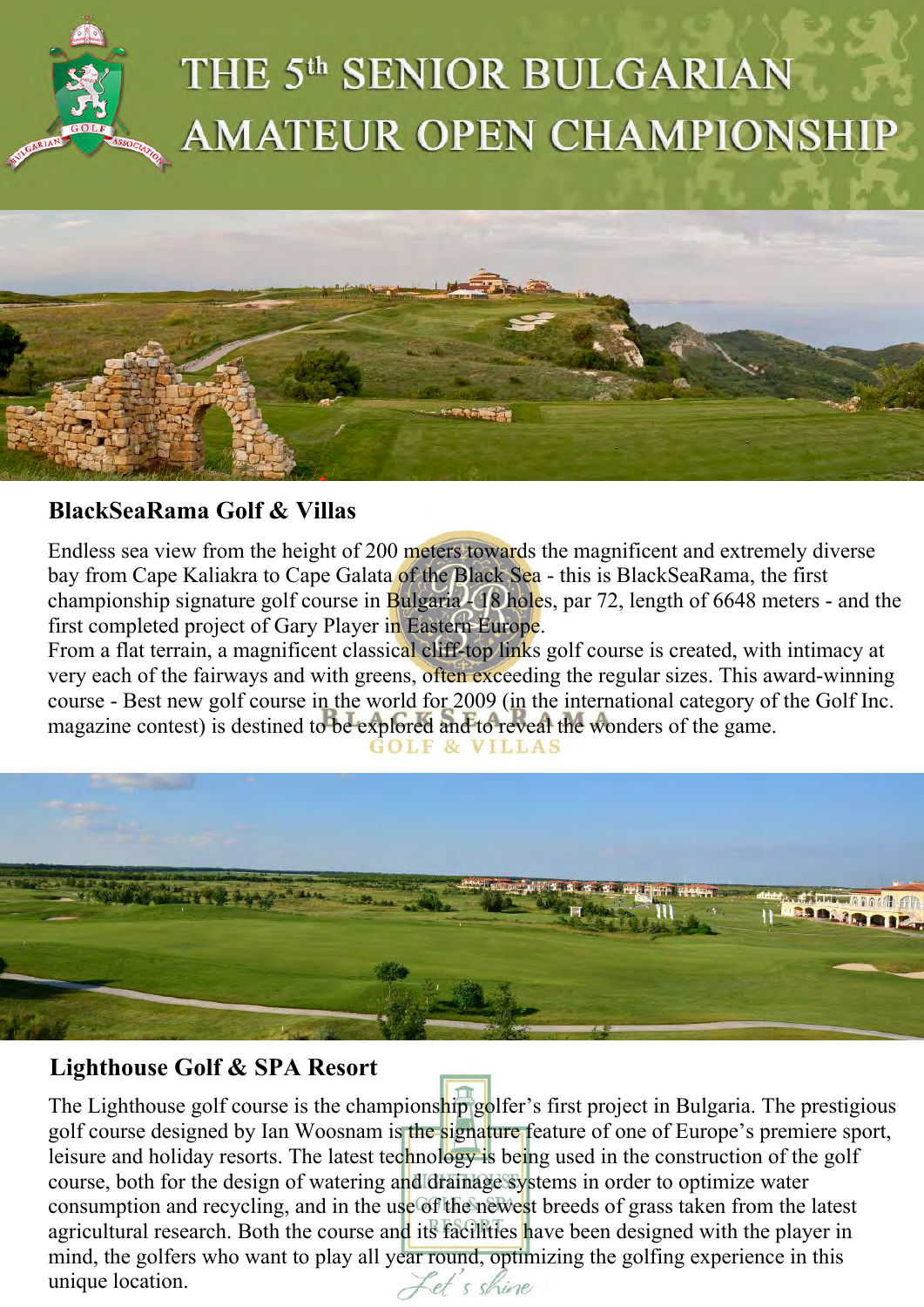



#### **There will be a HCP limit for the Senior Championship: Men 0-9** *The entry age of the senior should be 50 years old as of the 9th of September 2015.*

The format will be stroke play over three rounds of 18 holes. Please, note that all entries should be received by the Bulgarian Golf Association no later than **Tuesday, 14th August 2015.** If you need any further assistance, please, do not hesitate to contact the Bulgarian Golf Association at  $b$ gopen@golfbg.com

## **PAYMENT AND CANCELLATION POLICY**

**All payments should be made by bank transfer latest 26th of August 2015. After** 

**sending your Entry Form an invoice will be issued. To confirm your participation** 

**in the Championship payment should be made within a 2 week period.**

### **CANCELLATIONS:**

90% of the amount till 26th of August

50% till 2nd of September

25 % after 2nd of September

### **AIRPORT TRANSFERS**

All transfers will be made from the Varna airport to your chosen accommodation. If you would like to book a transfer, please, send your flight details to: office@travelpoint-bg.com

**Price - 70 Euro for 1-2 persons 130 Euro for a group from 3 to 12 people**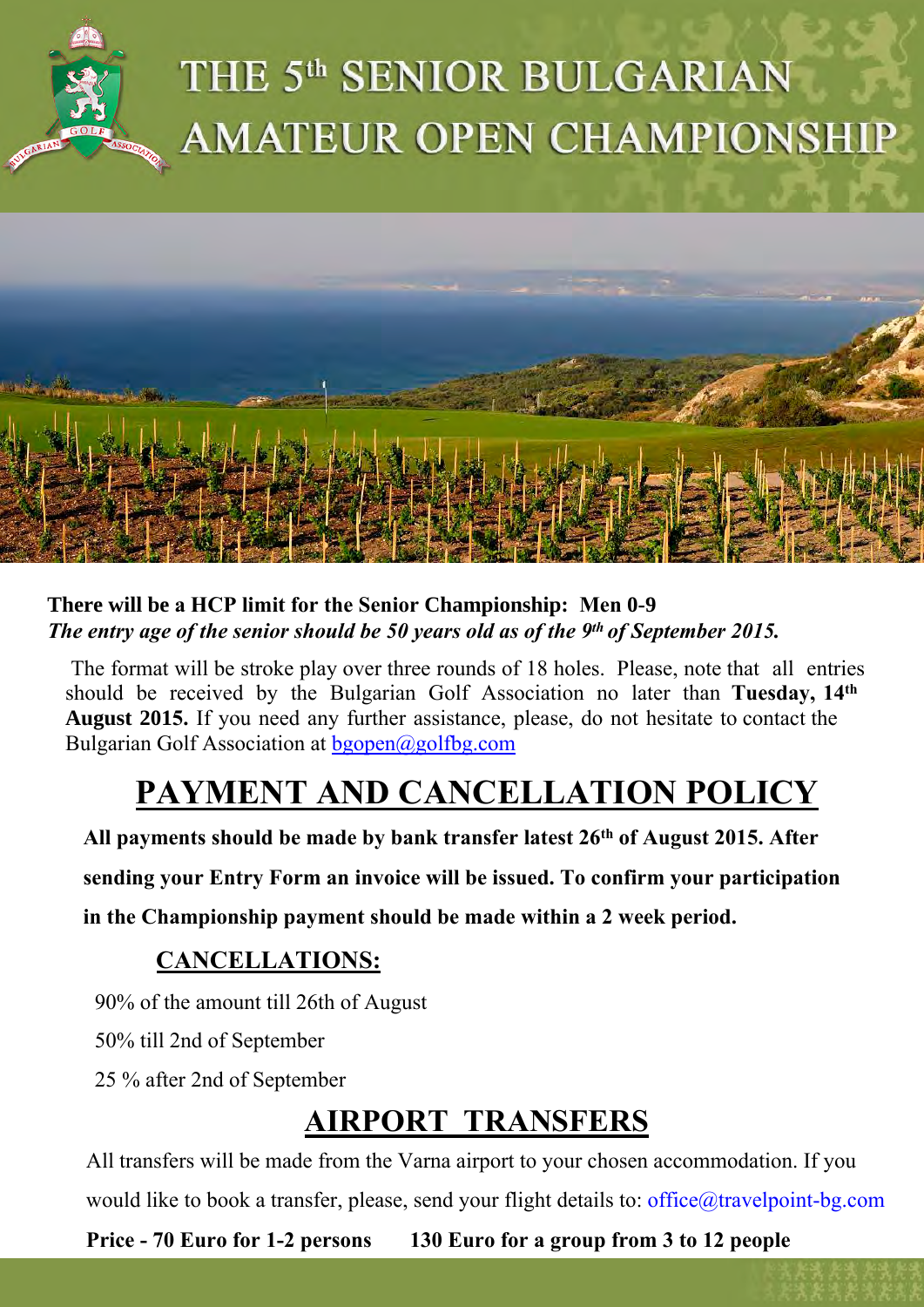



### **PROGRAMME**

| 8 <sup>th</sup> of September 2015  | $9:30 - 18:30$ Registration and 1 <sup>st</sup> day official Practice round                                                                                        |
|------------------------------------|--------------------------------------------------------------------------------------------------------------------------------------------------------------------|
| 9 <sup>th</sup> of September 2015  | $8:30 - 18:30$ 2 <sup>nd</sup> day official Practice rounds Final registration at<br>Lighthouse Golf Club before 18:00<br>19:30 – Welcome cocktail at BlackSeaRama |
|                                    | Starting times for the first round will be announced on the Welcome cocktail                                                                                       |
| 10 <sup>th</sup> of September 2015 | $8:00 - 17:30$ 1 <sup>st</sup> round – 18 holes Strokeplay Championship at Lighthouse<br>20:00 – Party at Bendida Beach at Thracian Cliffs                         |
| $11th$ of September 2015           | $8:00 - 17:30$ 2 <sup>nd</sup> round – 18 holes Strokeplay Championship at BlackSeaRama                                                                            |
| 12 <sup>th</sup> of September 2015 | 8:00 – 17:30 final round – 18 holes Strokeplay Championship at Thracian Cliffs<br>20:00 – Prize giving and closing party at Lighthouse Club House                  |

Tee times for 2<sup>nd</sup> and 3<sup>rd</sup> round and leader board will be posted each day at 19:00 and will be available at the golf course and in the hotel or you can call: 0885 100 893 for start times between 19:00 and 21:30.

Competitors must register at the Tournament office at Lighthouse Golf Club not later than 18:00 on Wednesday 9<sup>th</sup> of September.

Practice r[ounds will only be allowed o](mailto:info@pravets-golfclub.com)n the official practice days. Reservations for practice rounds can be made by e-mailing to office@travelpoint-bg.com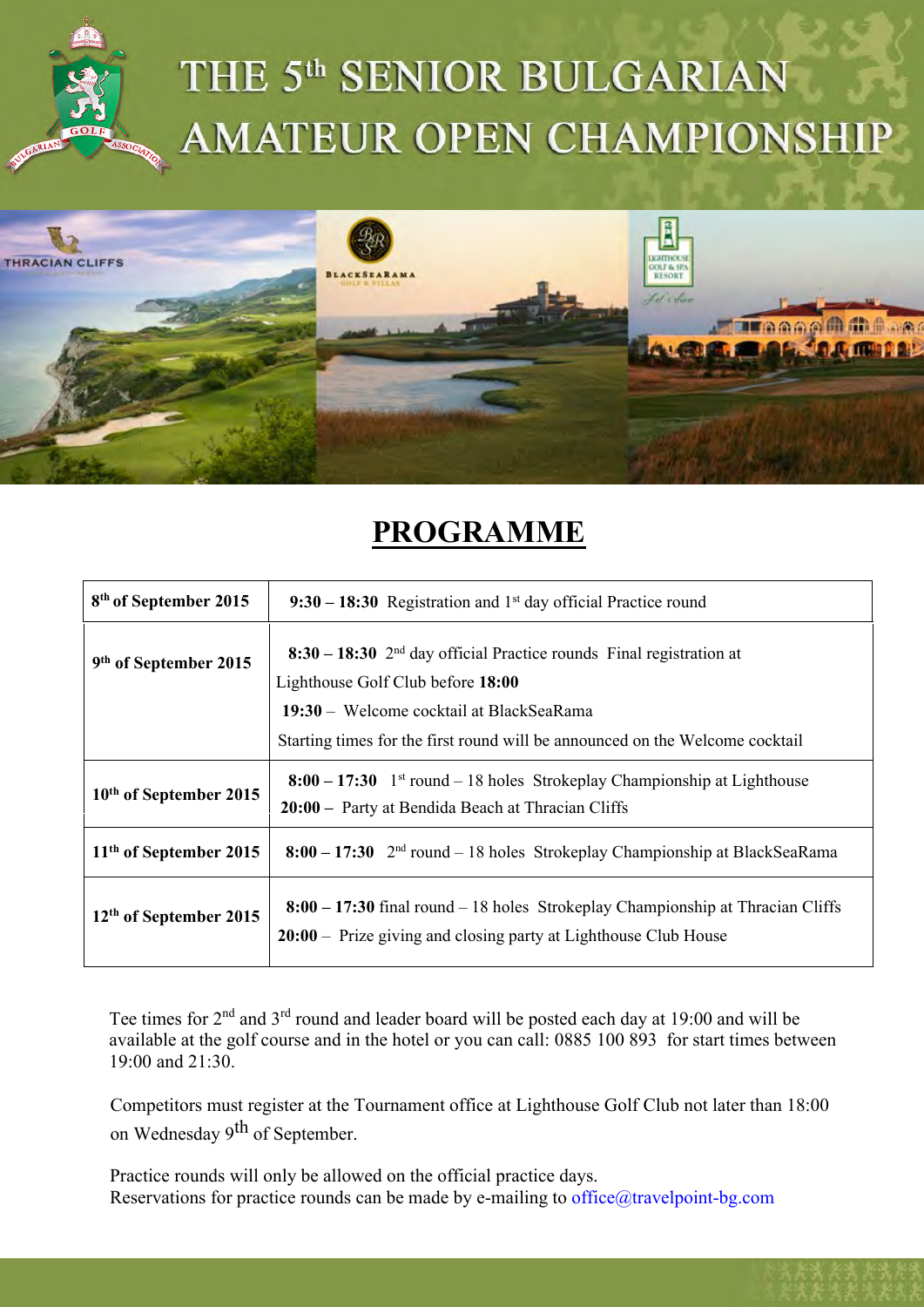



### **CONTACTS**



#### **Tournament Director**

Konstantin Ikonomov k.ikonomov@golfbg.com **Ph[one \( +359\) 888 698](mailto:s.underwood@golfbg.com) 991** 

**T[ournament Secretary](mailto:info@pravets-golfclub.com)** Hristo Semovski h.semovski@golfbg.com **P[hone \( +359\) 885 100 893](mailto:bggolfopen2013@bggolftours.com)** **Chairman of the Organizing Committee**  Seth Underwood s.underwood@golfbg.com

**For Booking: transfers, practice rounds and buggies** 

office@travelpoint-bg.com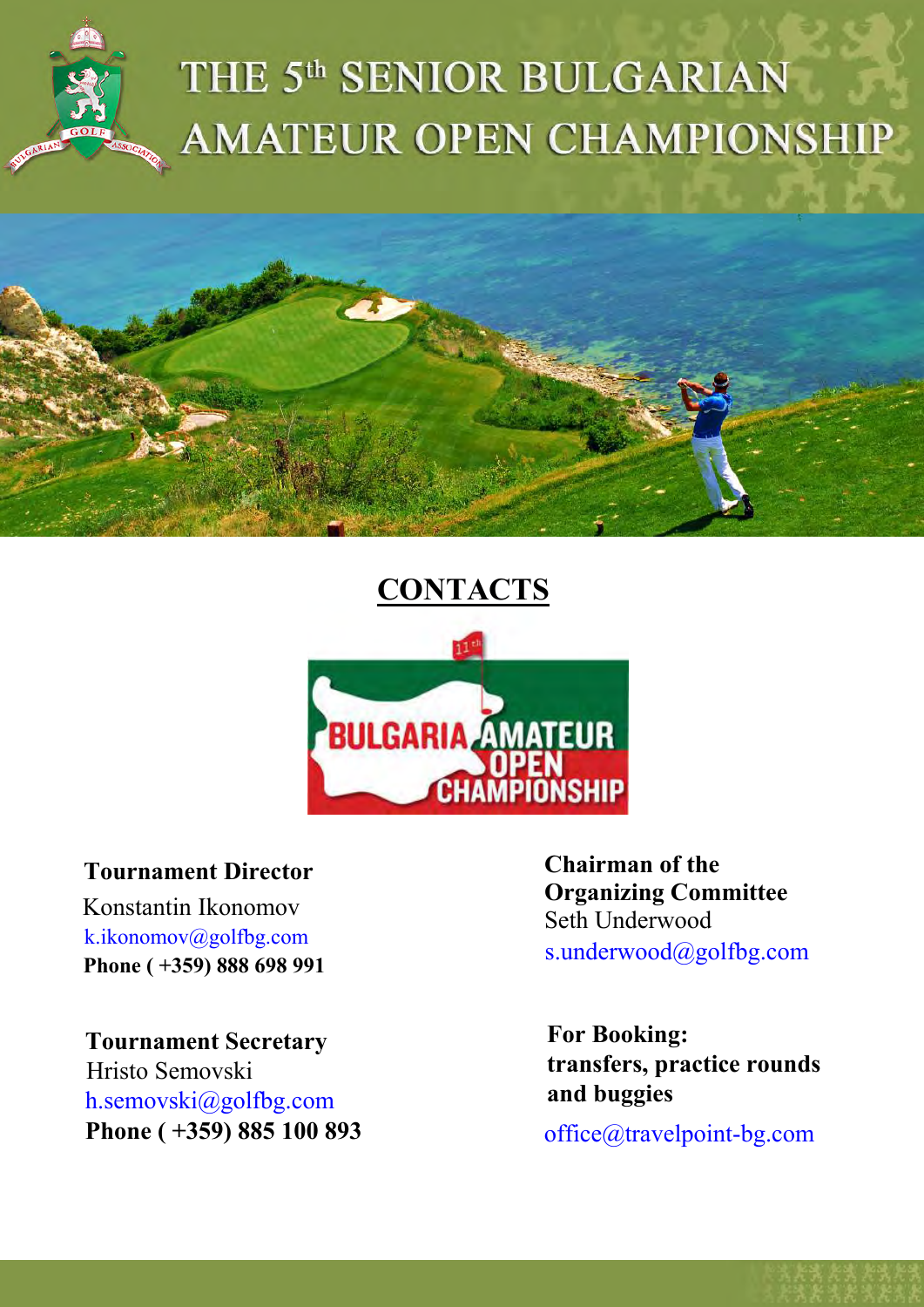

## **COMPETITION CONDITIONS**

- 1. Competitor must be an amateur as defined by the current Rules of Amateur Status.
- 2. The minimum entry age of the senior should be 50 years old as of the  $9<sup>th</sup>$  of September 2015
- 3. Format of the competition
	- The Senior Championship shall be decided over 54 holes Medal Gross
- 4. There will be a Trophy for the Best Nett over 54 holes in the Senior Championship
- 5. All competitors shall be eligible to compete in the Senior Championship. In the event of applications exceeding the maximum players, all entries shall be decided by ballot, preference given to lower handicaps, which shall take place immediately after the closing date for entries. All unsuccessful entrants will be informed without delay thereafter.
- 6. Players in the Senior Championship may use buggies which should be reserved at office@travelpoint-bg.com as there are a limited number of buggies available. Any player with medical certificate receives priority in booking a buggy. Copy of the medical certificate should be send with the request for booking a buggy 3 weeks before the tournament. **All players will play with buggies the round at Thracian Cliffs (no reservation needed).**
- 8. The competitors in the Senior Championship who tie for the first place shall play a hole by hole (sudden death) play-off to determine the winner.
- 9. Any competitor who is not present at their first Tee when called upon to start shall be disqualified.
- 10. The Tournament Committee reserves the right to set and/or alter starting times.
- 11. Participants are obliged to use golf balls and driving clubs, that are listed as conforming with the Rules of Golf on the R&A Rules Limited web-site www.randa.org;
- 12. A competitor shall not knowingly make use of any drug to enhance his performance. Should a competitor show clinical evidence of use of drug for a non – therapeutic purpose, the Committee may require him to undergo a drug test. Any competitor infringing this condition may be disqualified.
- 13. Pace of Play condition will apply.
- 14. The Championship Committee reserves the right to vary the Championship Conditions if it is necessary.